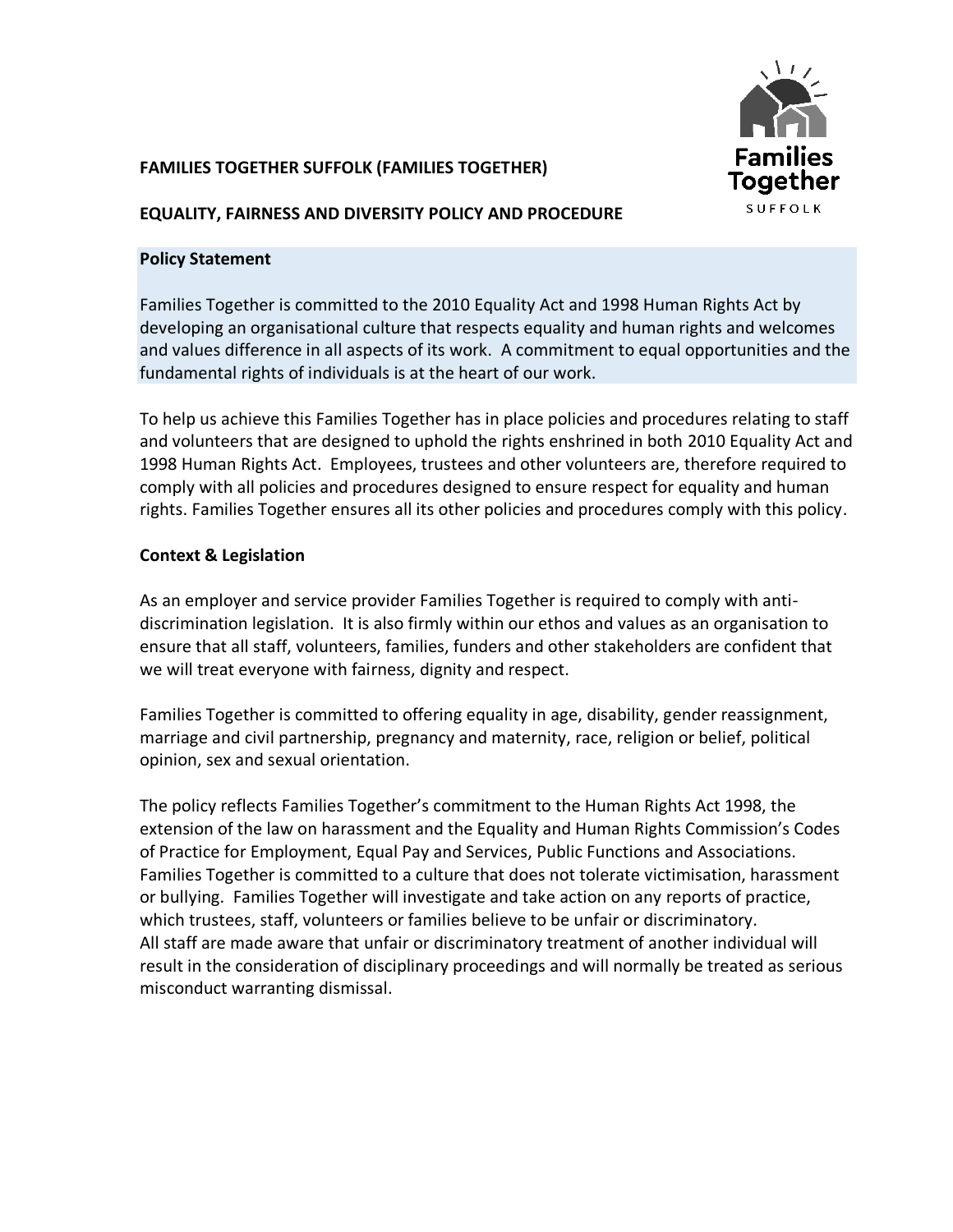# **PROCEDURES**

### **Trustees**

- Trustees are responsible for ensuring that Families Together meets its' legal responsibilities, including those relating to Equalities legislation. All trustees accept and work to the Equality, Fairness & Diversity Policy and monitor its implementation in the day to day work by receiving and analysing regular reports.
- Membership of the Families Together Trustee Board represents a wide cross-section of the community.
- Opportunities are offered to volunteers to be represented on Families Together's trustee board.
- Opportunities are offered to families to be represented on Families Together's Trustee Board.
- Trustees endeavour to ensure that the time, place and conduct of meetings enable all trustees and potential members to have an equal opportunity to be involved.

#### **Recruitment and Selection**

- The Safer Recruitment Policy and the Recruitment, Supervision and Management of Volunteers Policy must be adopted.
- All job advertisements and job descriptions state that Families Together is committed to equality of opportunity.
- Job descriptions and person specifications are reviewed as each vacancy arises to ensure they are directly relevant to the post. Consideration is given as to whether the job can be shared and whether working hours can be flexible.
- The person specification indicates which requirements are essential and which are desirable. Only essential criteria are considered in the first round of short-listing.
- All vacant posts are advertised as widely as appropriate for the job. Application forms/CVs ask only for information relevant to the post including an Equality, Fairness and Diversity statement and monitoring form. Health questionnaires are not used until after a conditional offer of employment is made.
- Monitoring forms are separated from the application before short-listing and used only after the selection process for monitoring purposes.
- Reasonable travel expenses are offered to all applicants attending interviews.
- Acceptance of the Families Together Equality, Fairness & Diversity Policy is a condition of employment and all employees must work to this policy.
- All staff should be informed of the routes of access to the Trustee Board, the Quality Assurance standards and of the Grievance and Disciplinary Procedure.
- Appropriate consideration will be given to the individual circumstances of a member of staff within the scope of the Equality Act, providing the needs of the local Families Together are met. This may include actions such as reasonable adjustment to the employee's working environment or flexible working patterns.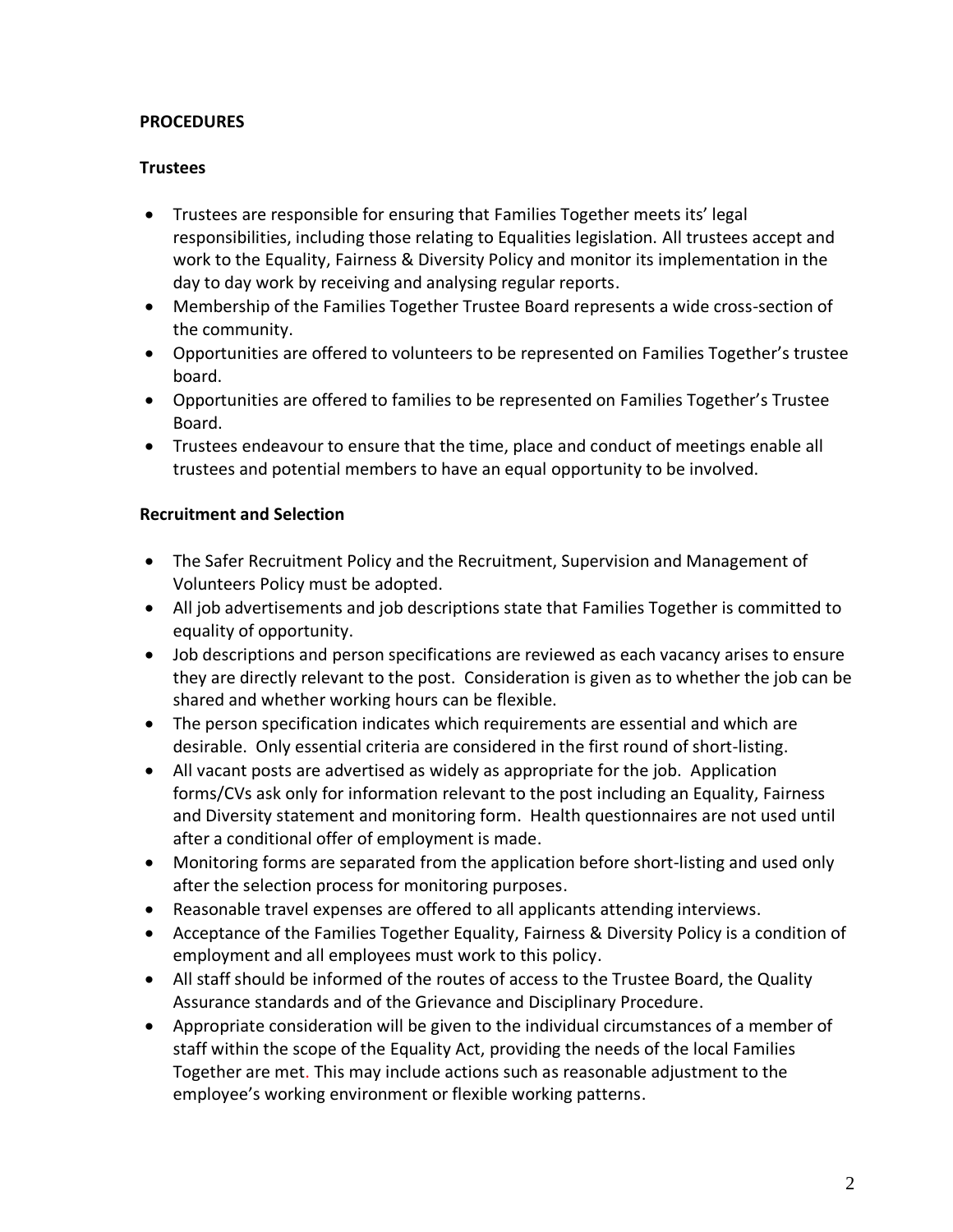• Families Together is committed to ensuring that all employees have a workplace free from victimization, bullying and harassment, are made aware of the relevant policies and procedures and know how to report incidents.

# **Service Provision**

- Families Together keeps up to date information about the population in the community/area in which it works, including hard to reach and disadvantaged groups. It works to ensure that it builds appropriate relationships in order to offer accessible support, resources and involvement to every family that falls within its remit.
- Families Together endeavours to meet the individual needs of each family.
- All families are given an equal opportunity to attend social events.
- Toys and other equipment/material reflect as far as possible the diversity of our society.
- The involvement of volunteers and families is encouraged and their views on the services offered are considered when drafting strategic and operational plans and making policy decisions.
- Families Together reviews and analyses its monitoring information in order to fulfil its aim of ensuring that employees, trustees and volunteers reflect the population in the community.

# **Access to Services**

- The range of referrals or self-referrals accepted is only limited where Families Together does not have the resources available to meet the number or complexity of cases.
- Families Together establishes positive links with a wide range of referring agencies in the area including those supporting hard to reach/disadvantaged groups and accepts appropriate referrals, the permission of the family having been obtained first.
- Families Together seeks to publicise the availability of its services to all sections of the community, including providing information about its services in user-friendly language and in appropriate languages other than English.
- All publicity or information materials include positive images of people.
- Families Together is sensitive to the communication needs of individuals and families, and aims to meet them wherever possible.
- Every effort is made to select office and other premises which are accessible and do not restrict the participation of anyone in the activities of the local Families Together.
- Consideration is given to the needs of individuals who may use the premises. Families Together activities should be as accessible and inclusive as possible.

# **Working with Volunteers**

• Within the scope of the Equality Act volunteers do not have the same rights as employees, but Families Together will always treat its' volunteers with equality and fairness and welcome diversity.